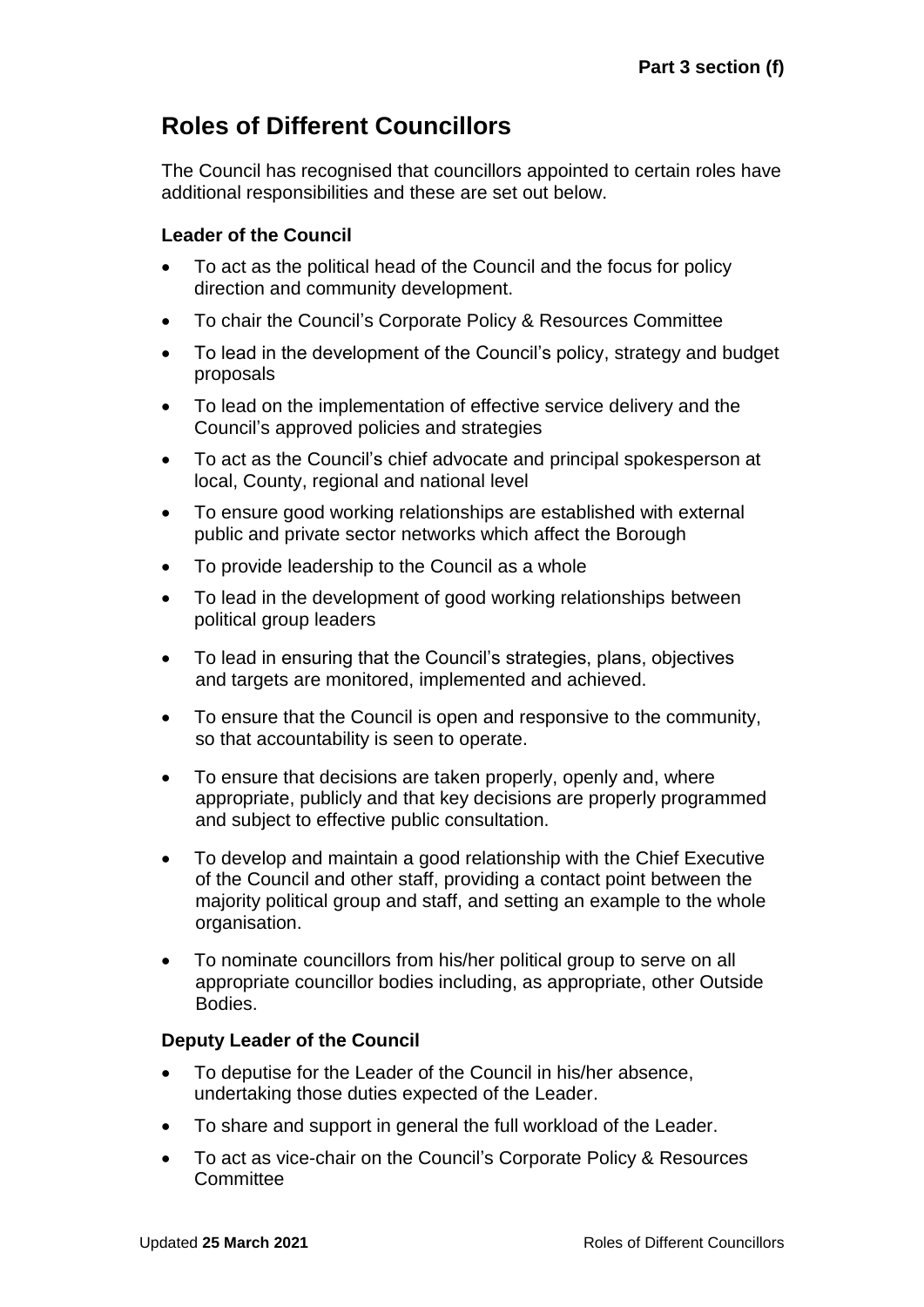## **Other Group Leaders**

- To ensure their party contributes effectively, positively and constructively to the Council's activities
- To act as the principal political spokesperson for their group
- To provide leadership to the party group
- To nominate councillors from his/her political group to serve on all appropriate councillor bodies including, as appropriate, other Outside Bodies.

## **Chairs of Committees**

- To chair the committee and ensure its overall effectiveness
- To have a working knowledge of the Council's relevant policies and strategies and ensure he/she is sufficiently and effectively briefed on matters coming before the committee
- To coordinate and manage the work of their committee
- To act as the Council's spokesperson on the work of his/her Committee, Sub-Committees, Panels and Groups in accordance with the Council's communications protocol.
- To enable the smooth and orderly conduct of business within the Council's Constitution.
- To provide leadership and direction for the committee.
- To determine priorities in light of the volume of work presented to the Committee.
- To ensure an orderly debate or deliberation of the business in hand.
- To report on the workings of his/her Committee, Sub-Committees, Panels or Working Groups to the Council, and to present, where appropriate, recommendations to the Council.
- To allow proper consideration of any item.
- To ensure that their Committee, Sub-Committees, Panels or Working Groups take balanced decisions based on all relevant evidence, with impartiality and fairness.
- To ensure, with the Chief Executive, that Committee decisions are recorded with full justifications/reasoning.
- To develop a thorough understanding of the subject area of the Committee, including relevant legislation and policies.
- To bring, where appropriate, the views of co-opted members (if any) to the attention of the Council.
- To liaise with staff in formulating agendas and future work plans, and to attend any meetings with staff to discuss matters relevant to the business of the Committee, Sub-Committees, Panels or Working Groups.